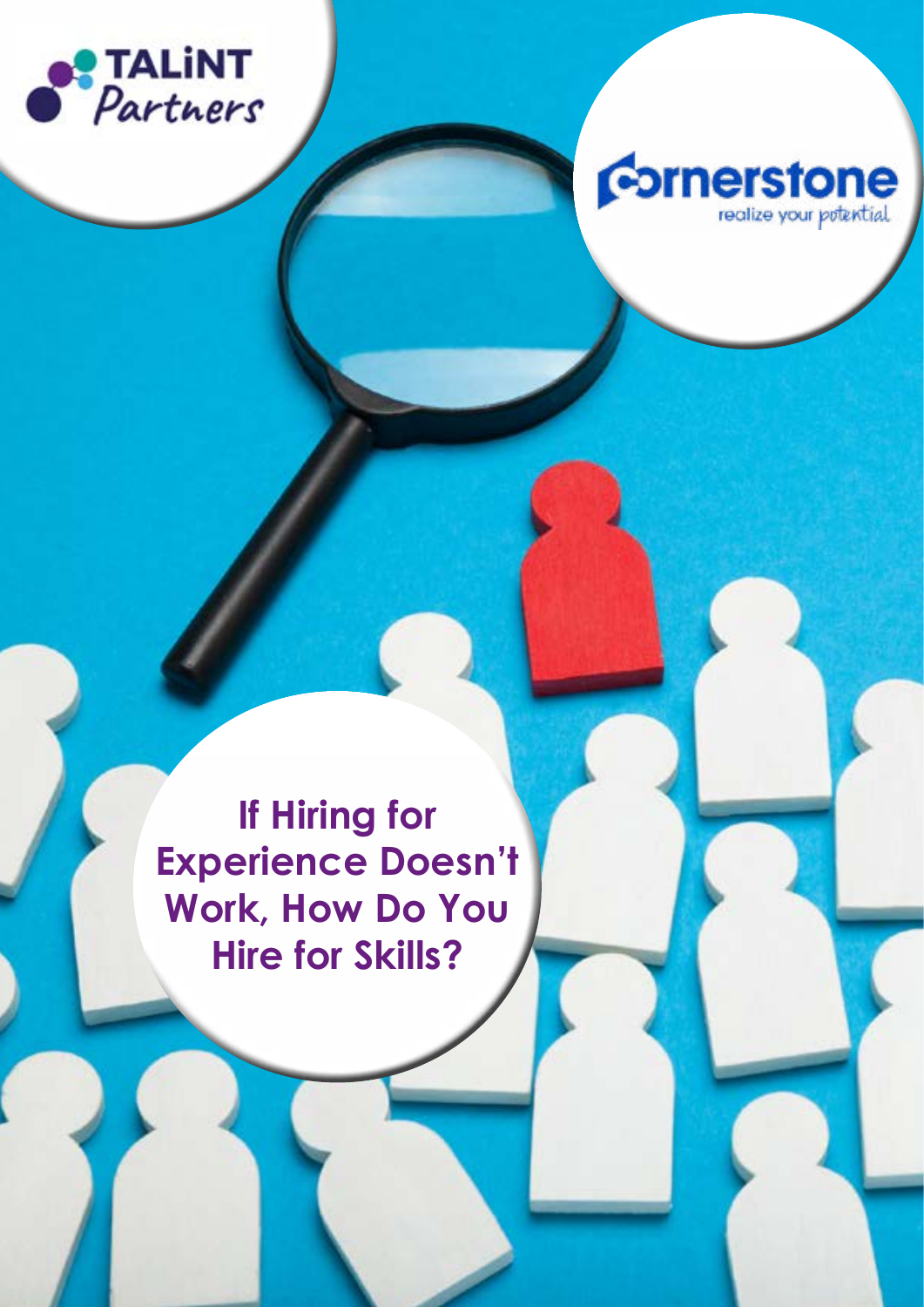## *If Hiring for Experience Doesn't Work, How Do You Hire for Skills?*

We've known for decades that past experience is an extremely poor indicator of whether a candidate will be a successful hire – yet it continues to carry undue weight in determining if an applicant will get to interview.

Part of the difficulty of challenging this outdated approach is working out precisely how a company can hire differently, successfully. How do you recruit effectively for skills, attitude, potential and cultural fit? What factors are key to predicting success and what does that success look like? How does technology fit in? Is it time to get rid of hiring managers completely?

Leading talent intelligence company TALiNT Partners invited some of the UK's top experts in talent acquisition and management, recruiting and RPO to provide insights to these questions during a Zoom webinar and panel discussion on Tuesday 8th September. Moderated by TALiNT Partners' Managing Director Ken Brotherston, participants included:

• Peter Gold, Manager Recruiting Solutions EMEA at international talent acquisition and management company Cornerstone OnDemand • Louise Shaw, Director, Resourcing Transformation at RPO provider Omni RMS • Mark Thomas, Talent Acquisition & Development Director at global life science business Abcam.

### **The new approach to hiring**

Effective talent teams are pivoting from buying talent to building talent, placing more emphasis on a candidate's work ethic, values, potential and emotional intelligence, as well as expertise and knowledge.

The starting point for this approach is pro-active job analysis. Instead of waiting until a vacancy materialises, future-focused talent acquisition and management professionals are conducting upfront analysis to pinpoint the competencies and skills required for high performance in roles throughout their organisations. They may consider a team's overall cognitive diversity, demographic diversity, learning potential and capabilities, along with qualifications and experience.

Webinar participants agreed it was important to utilise a diverse range of hiring assessment interventions, not just in terms of method (for example, psychometric profiling or skills tests) but also relying on different groups of people to assess the same competencies to reduce the potential for bias.

#### **Technology versus the human touch**

How much should companies trust computers to predict on-the-job performance?

Our increasing reliance on HR technology – from gamification to AI, robotics to machine learning and video interviews – has been dramatically accelerated by the Covid-19 pandemic as the majority of employers have been forced to adapt to a completely remote recruitment process.

Many companies plan to continue to invest heavily in HR tech, not only to automate the time-consuming, repetitive tasks inherent with high volume recruitment but, just as importantly, to increase diversity and inclusion.

However, it's a mistake to view software as a 'silver bullet' to whittle down candidate lists and bypass human bias. Participants agreed that it is more useful to view technology as an adjunct to the human touch, helping TA teams to determine strengths and weaknesses within the process, and guiding them to ask better questions, rather than providing the answers.

Over-reliance on technology can also needlessly complicate the situation. For example, effectively measuring retention can start with something as simple as keeping track of new recruits to see if they are still with an organisation after two years, and whether they had received a pay rise in that time – no AI required.

#### **Shall we get rid of the hiring manager?**

Involvement of hiring or line managers is arguably the most problematic aspect of adopting a new approach. While some have a good understanding of the value of talent acquisition teams and are keen to cooperate,



many are under-trained in assessment and just want to hire the same way they always have. As one talent acquisition expert pointed out, it doesn't matter if an organisation implements job analysis and a highly effective assessment process if hiring decisions ultimately come down to an informal chat over a cup of tea, a beer, or – worst of all – a game of golf.

A partial solution is for companies to commit to ongoing, regular 'bite-sized' assessment training for all staff who play a role in hiring.

Another is to reduce the role of the hiring manager – if not cutting them out of the decision-making altogether, then bringing them into the process at the point where the field has been narrowed down to two or three candidates.

A HR executive said her company had adopted this strategy to streamline volume hiring for entry level roles, and it was proving highly effective. Candidates initially go through an online application and video assessment process, from which the three most promising are selected by the talent acquisition team and put forward to a line manager for interview. On average, line managers employed one person for every two they see.

However, another participant pointed out that this strategy is not well suited for niche hiring, as sometimes the only person with the right credentials to assess the candidate's skills is the line manager.

Ensuring a quality candidate experience is also a

#### **By Dawn Gibson, TALiNT Partners Features and News Editor**

*"Webinar participants agreed it was important to utilise a diverse range of hiring assessment interventions, not just in terms of method but also relying on different groups of people to assess the same competencies to reduce the potential for bias."*